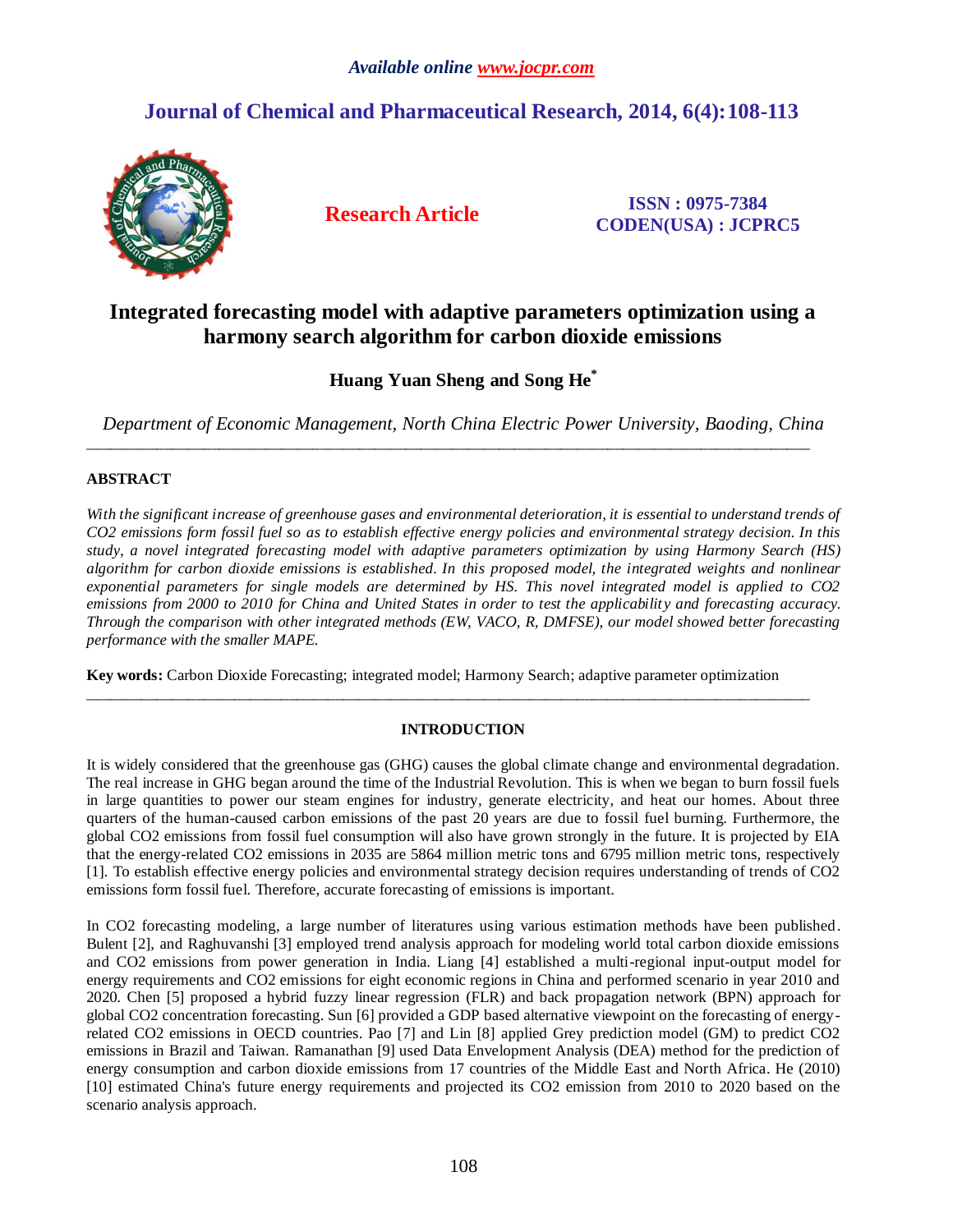No matter what single forecasting models for energy or CO2 emissions prediction, a certain number of undetermined parameter exist in forecasting models. The way selecting the parameters will affect the forecasting accuracy. The adaptive optimization for parameters is the key to solve this kind of problems. Furthermore, there is significant uncertainty associated with future CO2 emissions trend, so single forecasting model may not describe the trend accurately in all situations. The integrated forecasting model can synthesize the information of each individual forecast into a composite forecast so as to face less risk in choosing an individual method out of a set of available methods [11- 13].

*\_\_\_\_\_\_\_\_\_\_\_\_\_\_\_\_\_\_\_\_\_\_\_\_\_\_\_\_\_\_\_\_\_\_\_\_\_\_\_\_\_\_\_\_\_\_\_\_\_\_\_\_\_\_\_\_\_\_\_\_\_\_\_\_\_\_\_\_\_\_\_\_\_\_\_\_\_*

The purpose of this study is to develop an integrated model with adaptive parameters optimization, which is an effective way to improve the accuracy of the forecasting problem. Through using Harmony Search (HS) algorithm, the integrated weights and nonlinear exponential parameters for single model can be determined by adaptive optimization.

#### **METHODOLOGIES**

#### **Adaptive optimization for combined weights**

The method of combination forecasting with adaptive optimization is described in this part. Firstly, the optimization objective function is specified as the mean absolute percentage error (MAPE). The MAPE is measure of accuracy in a fitted time series value in statistics, specifically trending. It usually expresses accuracy as a percentage, eliminating the interaction between negative and positive values by taking absolute operation [14], shown in Eq. (1).

$$
\min(MAPE) = \min\left\{\frac{1}{T}\sum_{t=1}^{T} \left| \frac{y_t - \widehat{y}_t}{y_t} \right| \right\} \tag{1}
$$

where  $y_t$  is the actual value for *t*th period;  $\hat{y}_t$  denotes the integrated forecasting value for the same period.  $\hat{y}_t$  can be calculated through Eq. (2).

$$
\widehat{\mathbf{y}}_t = \sum_{i=1}^k \mathbf{\omega}_i \left[ \widehat{\mathbf{y}}_t^{(i)} \right]^{n_i} \tag{2}
$$

where  $\hat{y}_t^{(i)}$  $\hat{y}^{(i)}_t$  is the *i*th forecasting in time period *t*; *k* is the number of forecasts to be combined. A novel nonlinear integrated model is adopted to obtain better fitting performance. Then the optimization objective function is expressed as follows.

$$
\min(MAPE) = \min\left\{\frac{1}{T}\sum_{t=1}^{T} \left| \frac{y_t - \widehat{y}_t}{y_t} \right| \right\} = \min\left\{\frac{1}{T}\sum_{t=1}^{T} \left| \frac{y_t - \sum_{i=1}^{k} \omega_i \left[ \widehat{y}_t^{(i)} \right]^{n_i}}{y_t} \right| \right\}
$$
(3)

Secondly, determine the parameters through using Harmony Search (HS) algorithm. In Eq. (3), the optimal value of the integrated weights  $\omega_i$  and exponential parameter  $n_i$  for the *i*th separate can be found by using HS. Next section shows the procedures of HS algorithm.

#### **Harmony Search Algorithm (HS)**

Recently, a new meta-heuristic optimization algorithm named Harmony Search (HS) is proposed by Geem *et al* [15]. It mimics the improvisation process of music players for a perfect state of harmony. The HS algorithm behaves excellent effectiveness and robustness when applied to several optimization problems and presents lots of advantages when compared to other heuristic optimization algorithms [16-17]. Fig. 1 shows the HS optimization procedures which consists of Steps 1-5 shown as follows. HS optimization procedures consisting of Steps 1-5 are shown as follows.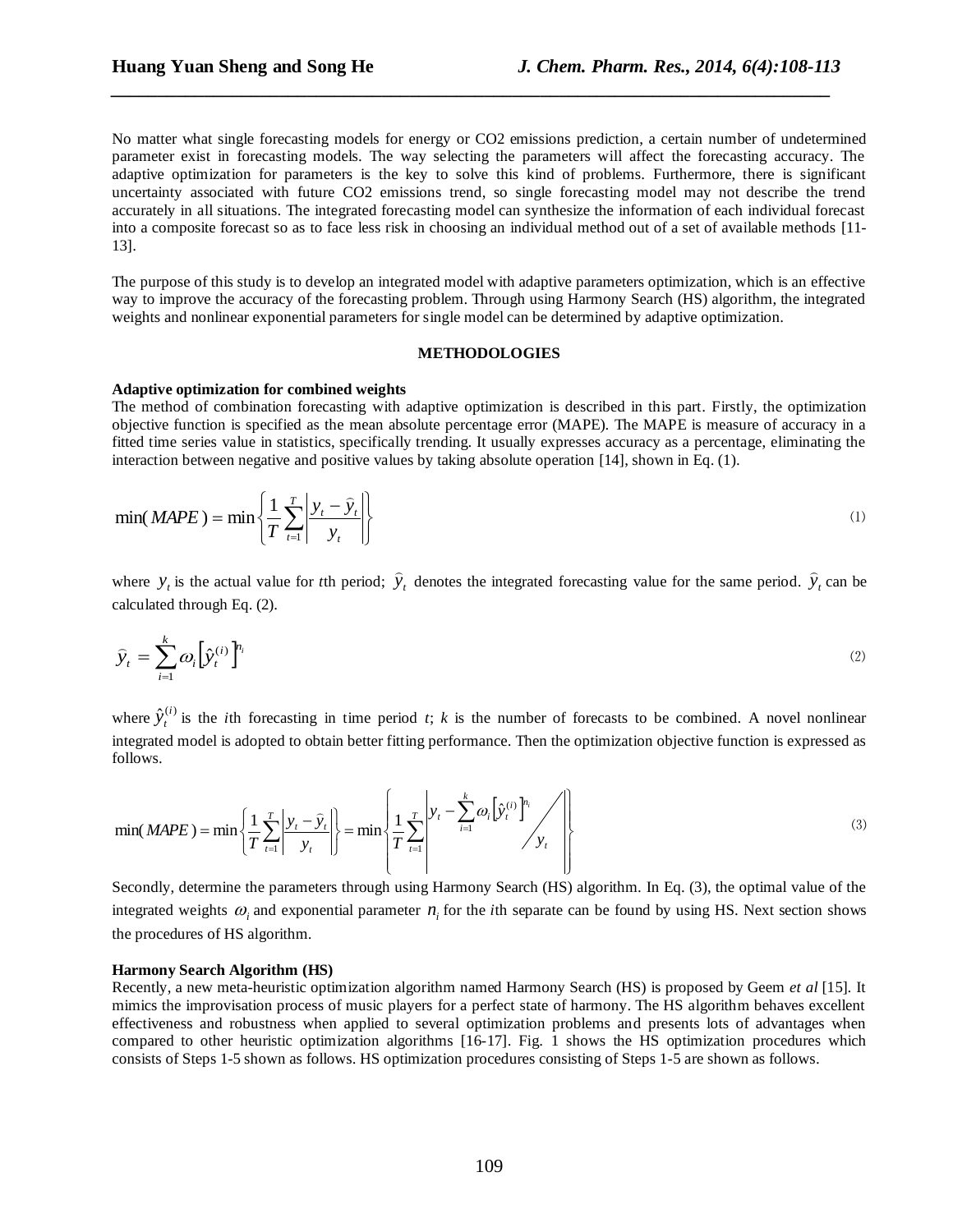

*\_\_\_\_\_\_\_\_\_\_\_\_\_\_\_\_\_\_\_\_\_\_\_\_\_\_\_\_\_\_\_\_\_\_\_\_\_\_\_\_\_\_\_\_\_\_\_\_\_\_\_\_\_\_\_\_\_\_\_\_\_\_\_\_\_\_\_\_\_\_\_\_\_\_\_\_\_*

**Fig. 1. The flowchart for Harmony Search algorithm**

Step 1. Initialize the optimization problem and algorithm parameters.

In this step, the objective function and the design variable set are determined first. Then, the harmony memory size (HMS), harmony memory considering rate (HMCR), pitch adjusting rate (PAR), the lower and upper bounds for each decision variable are also specified in this step.

Step 2. Initialize the Harmony Memory (HM).

HM is a memory location that stored all the solution for decision variables. And the HM matrix is filled with as many randomly generated solution vectors as the HMS and sorted by the objective function values.

Step 3. Improvise a new harmony from the HM.

A new harmony vector is generated based on three rules: memory consideration, pitch adjustment and random selection.

Step 4. Update the HM.

If the new harmony vector is better than the worst harmony in the HM, judged in terms of the objective function value, the new harmony is included in the HM and the previous worst harmony is excluded from the HM. The HM is then sorted by the objective function value.

Step 5. Repeat steps 3 and 4 until the termination criterion is satisfied. The computations are terminated when the termination criterion is satisfied. If not, Steps 3 and 4 are repeated.

### **EMPIRICAL SIMULATION AND RESULTS**

This section describes how to apply the HS algorithm to integrated forecasting model with adaptive parameters optimization model. To test the applicability and efficiency of the proposed method, the proposed method is applied to China and United States. The annual CO2 emissions data of China and United States for the period from 2000 until 2010 are collected from BP [18]. Combined China and Unites States, these two countries alone produced 14.48 Gt CO2, about 43.6% of world CO2 emissions. China, the world's largest emitter of CO2 emissions from fuel combustion, generated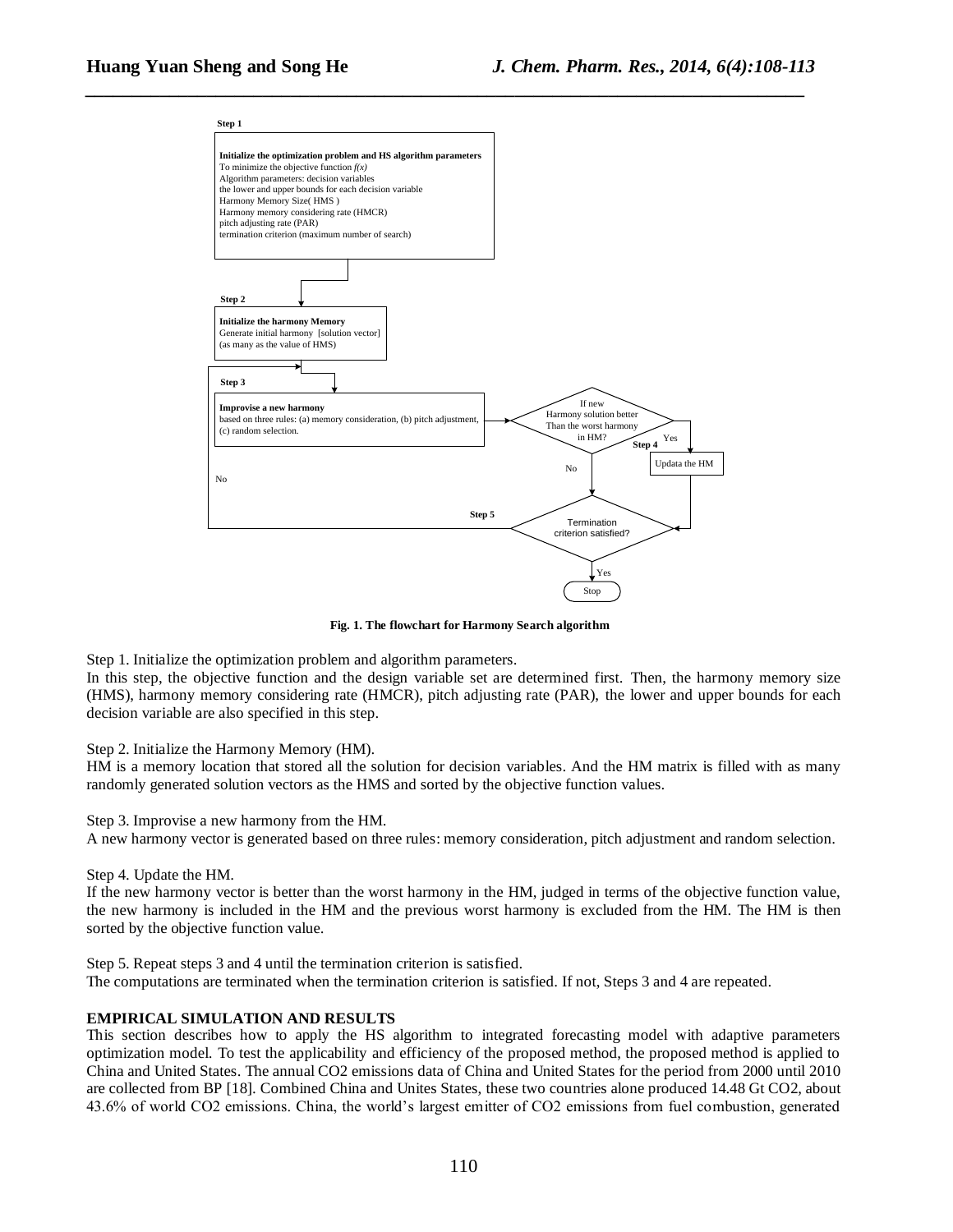8.33 Gt CO2, which accounts 25.1% of the world total. Due to the energy-intensive industrial production, large coal reserves exist and intensified use of coal, the CO2 emissions would increase substantially for a certain period. The United States generated 18.5% of world CO2 emissions, despite a population of less than 5% of the global total. In the United States, the large share of global emissions is associated with a commensurate share of economic output.

*\_\_\_\_\_\_\_\_\_\_\_\_\_\_\_\_\_\_\_\_\_\_\_\_\_\_\_\_\_\_\_\_\_\_\_\_\_\_\_\_\_\_\_\_\_\_\_\_\_\_\_\_\_\_\_\_\_\_\_\_\_\_\_\_\_\_\_\_\_\_\_\_\_\_\_\_\_*

Firstly, choose individual forecasting model and calculate separate forecasting result before we establish the integrated model. In our work, we adopted linear regression, time series, Grey (1, 1) and Grey Verhulst model [19].

Secondly, establish integrated model with adaptive parameters optimization by using HS algorithm. In simulation, the selection of HS algorithm parameters is as follows.

HMS=20, PAR=0.5, HMCR=0.5, BW=1, lb=-100, ub=100. HMS: harmony memory size; HMCR: harmony memory considering rate; PAR: pitch adjusting rate; BW: population variance (bandwidth); lb: the lower bound for variables; ub: the upper bound for variables.

All the programs were run on a 2.27GHz Intel Core Double CPU with 1 GB of random access memory. The optimal values of integrated weights  $\omega_i$  and exponential parameter  $n_i$  for the *i*th separate model searched by HS are shown in Table 1. Table 2 shows the original  $CO<sub>2</sub>$  data and forecasting results for China and US through using presented integrated model with adaptive parameters optimization. Fig. 2 displays the fitting curve using our integrated model with adaptive parameters optimization model for China and US.

| Parameters | <b>Countries</b> |            |            |           |            |
|------------|------------------|------------|------------|-----------|------------|
| ω          | China            | 1.0765     | $-95.7937$ | 87.0434   | 6.8516     |
|            | US               | 6.4290     | 83.2769    | 56.7556   | $-55.1495$ |
| n          | China            | 0.9698     | $-2.4801$  | $-2.4435$ | $-69.1194$ |
|            | US               | $-81.0547$ | $-3.6783$  | $-0.7636$ | $-1.0779$  |

**Table 1. Parameters determine by HS**

**Table 2. Original and Forecasting results for China and US**

|      |           | China     | US        |           |  |
|------|-----------|-----------|-----------|-----------|--|
| Year | Original  | Forecast  | Original  | Forecast  |  |
| 2000 | 3659.3483 | 3642.9790 | 6377.0493 | 6408.1152 |  |
| 2001 | 3736.9794 | 3748.8364 | 6248.3608 | 6321.3989 |  |
| 2002 | 3969.8231 | 3965.2189 | 6296.2248 | 6331.9540 |  |
| 2003 | 4613.9200 | 4429.5809 | 6343.4769 | 6339.9834 |  |
| 2004 | 5357.1651 | 5300.0054 | 6472.4463 | 6345.2326 |  |
| 2005 | 5931.9713 | 6002.6140 | 6493.7341 | 6347.4229 |  |
| 2006 | 6519.5965 | 6506.2892 | 6411.9503 | 6346.2487 |  |
| 2007 | 6979.4653 | 6991.2216 | 6523.7987 | 6341.3745 |  |
| 2008 | 7184.8542 | 7436.0752 | 6332.6004 | 6332.4326 |  |
| 2009 | 7546.6829 | 7838.4159 | 5904.0382 | 6319.0198 |  |
| 2010 | 8332.5158 | 8287.4665 | 6144.8510 | 6300.6933 |  |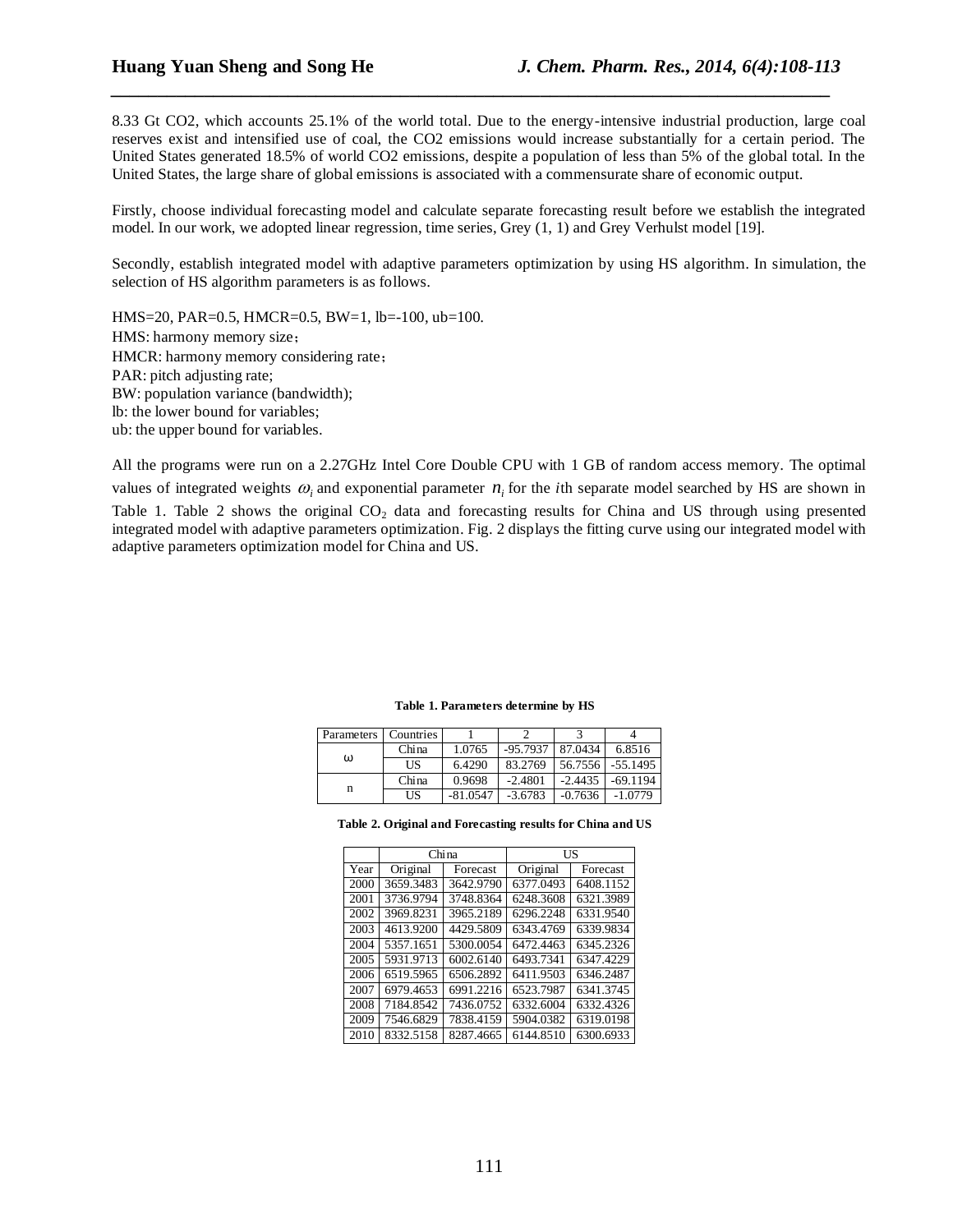

*\_\_\_\_\_\_\_\_\_\_\_\_\_\_\_\_\_\_\_\_\_\_\_\_\_\_\_\_\_\_\_\_\_\_\_\_\_\_\_\_\_\_\_\_\_\_\_\_\_\_\_\_\_\_\_\_\_\_\_\_\_\_\_\_\_\_\_\_\_\_\_\_\_\_\_\_\_*

**Fig. 2: Original and forecasting curve for China and US**

To evaluate the forecasting accuracy of the presented model's performance, the mean absolute percentage error (MAPE) was calculated for China and US. The performance of the presented mode is also compared with Equivalent Weight (EW) method, Variance-Covariance (VACO) Method, Regression combination (R) method, Discounted Mean Square Forecast Error (DMSFE) method. From Table 3, we can see that the MAPE of integrated model with adaptive parameters optimization is much smaller that other integrated method. For China, the MAPE for EW, VACO, R and DMFSE are 3.92206%, 3.0601%, 2.6447% and 3.2069% respectively, while the MAPE for the integrated model with adaptive parameters optimization is 1.4008%. For US, the corresponding MAPE values are 2.4754%, 2.0494%, 8.3801%, 2.3788% and 1.8078% respectively.

Taking the MAPE of the integrated model with adaptive parameters optimization as a benchmark, the improvement rate with respect to other four combination models is also calculated. The improvement rates of EW, VACO, R and DMFSE are 129.92%, 118.45%, 88.80%, 128.93% respectively, for China; 36.93%, 13.36%, 363.55%, 31.59% respectively, for United States. Therefore, it can be conclude that the integrated model with adaptive parameters optimization can increase the forecasting accuracy compared with other traditional combination models.

Since the combination weights for EW, VACO, R and DMSFE integrated method can be definitely calculated through certain equations, these fixed weights can not be changed in future forecasting. Due to the uncertainty of future data trend, the fixed weights may not the best fitting performance for future use. In our proposed adaptive parameters optimization, the weights and the exponential parameter would change along with the input and output information in order to obtain the best performance.

| $MAPE(\% )$ | <b>FW</b> | VACO.                       | R |        | <b>DMFSE</b> Proposed method |
|-------------|-----------|-----------------------------|---|--------|------------------------------|
| China       |           | $13.2206$   3.0601   2.6447 |   | 3.2069 | 1.4008                       |
| US          |           | 2.4754 2.0494 8.3801        |   | 2.3788 | 1.8078                       |

### **CONCLUSION**

This paper presented a novel integrated forecasting model with adaptive parameters optimization through using Harmony Search (HS) algorithm. The integrated model can synthesize the information of each individual forecast to reduce the risk of a single forecasting model. All the integrated weights and exponential index can be determined by HS, which would change along with the input and output information. Compared with fixed weight, the adaptive parameters can simulate the future carbon dioxide trend. The empirical results reveal that this proposed model showed better forecasting performance with smaller mean absolute percentage error.

#### **REFERENCES**

- [1] EIA.Annual Energy Outlook 2011 with Projections to 2035. U.S. Energy Information Administration, **2011**.
- [2] Tutmez B. *Energy Exploration & Exploitation*, **2006**, 24(1), 139-150.
- [3] Raghuvanshi S.P. Chandra A., Raghav A.K. *Energy Conversion and Management,***2006**, 47(4), 427-441.
- [4] Liang Q.M., Fan Y., Wei Y.M. *Energy Policy*, **2007**, 35(3), 1685-1700.
- [5] Chen T., Wang Y.C. *Intelligent Data Analysis*, **2011**, 15(5), 763-777.